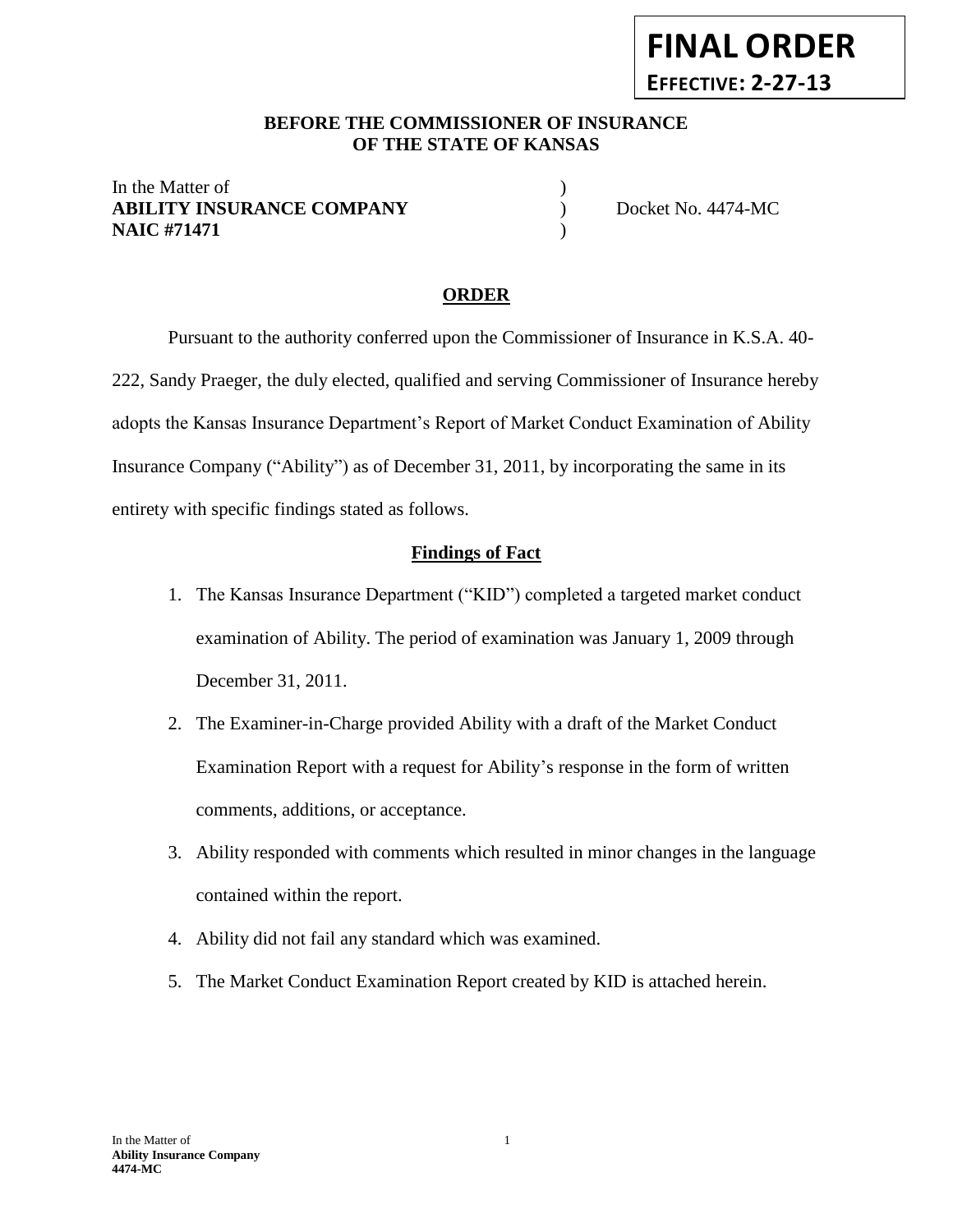## **Applicable Law**

K.S.A. 40-222 states, in pertinent part:

(a) Whenever the commissioner of insurance deems it necessary but at least once every five years, the commissioner may make, or direct to be made, a financial examination of any insurance company in the process of organization, or applying for admission or doing business in this state. In addition, at the commissioner's discretion the commissioner may make, or direct to be made, a market regulation examination of any insurance company doing business in this state.

## **Conclusions of Law**

Based upon the Findings of Fact enumerated in Paragraphs #1 through #6 and the Applicable Law cited above,

## **IT IS, THEREFORE, ORDERED BY THE COMMISSIONER OF INSURANCE:**

1. The Commissioner of Insurance has jurisdiction over this matter pursuant to

K.S.A. 40-222.

2. The Kansas Insurance Department's ("KID") Report of Market Conduct

Examination of Ability as of December 31, 2011 is herein adopted in its entirety.

3. Pursuant to KSA 77-415(b)(2)(A), this order is designated by KID as precedent.

## **IT IS SO ORDERED THIS 27th DAY OF FEBRUARY 2013, IN THE CITY OF TOPEKA, COUNTY OF SHAWNEE, STATE OF KANSAS.**



 $\angle$ s/ Sandy Praeger $\angle$ Sandy Praeger Commissioner of Insurance

BY:

 $/s$  John Wine John Wine General Counsel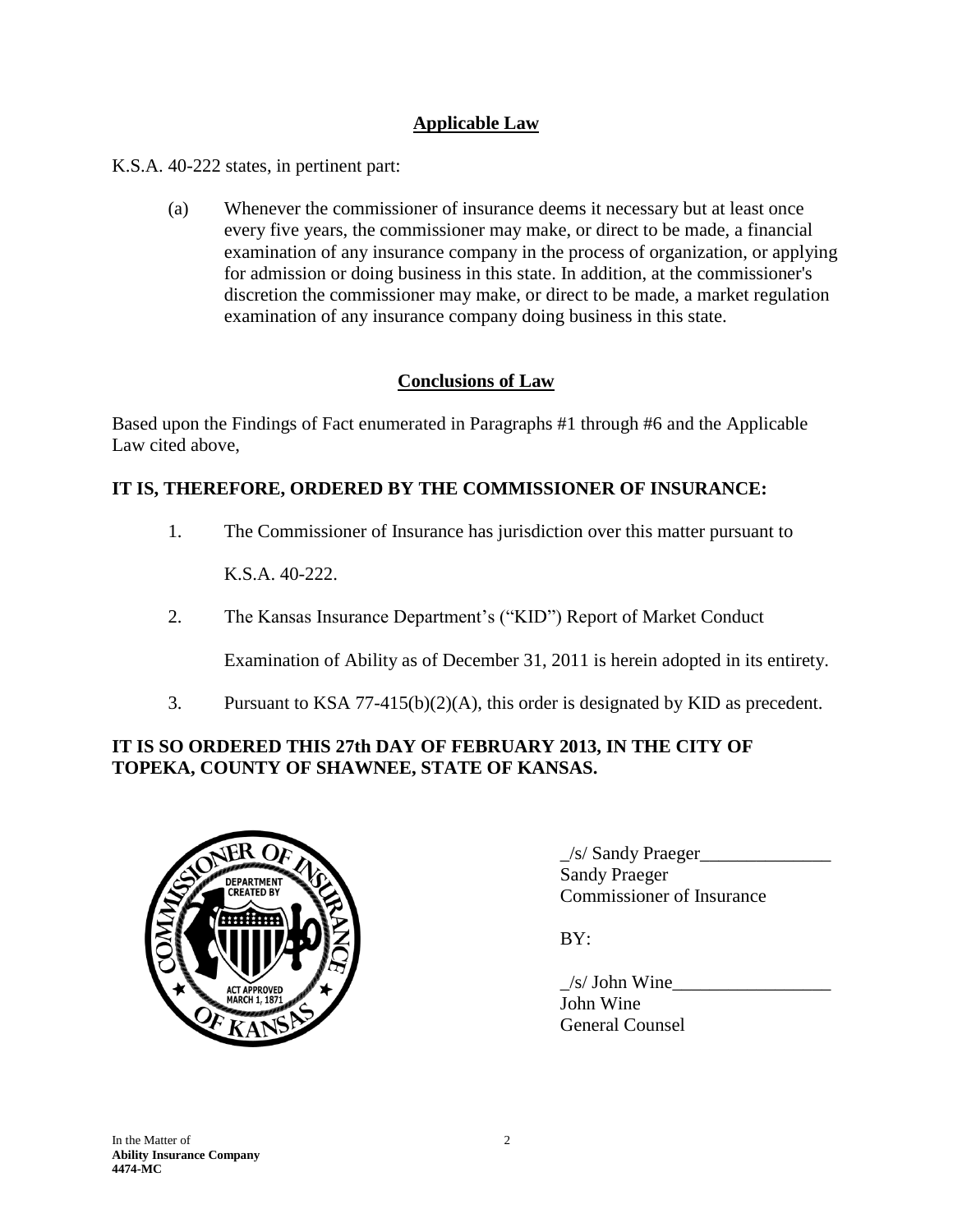#### **NOTICE OF RIGHTS**

This is a Final Order. This Final Order is effective upon service. Pursuant to K.S.A. 77-529, Ability Insurance Company may petition the Commissioner for reconsideration of this Final Order within fifteen (15) days after service of the Final Order. A petition for reconsideration must state the specific grounds upon which relief is requested. Additionally, a party to this agency proceeding may seek judicial review of this Final Order by filing a petition in the District Court, pursuant to K.S.A. 77-601, et seq. Reconsideration of this Final Order is not a prerequisite for judicial review. A petition for judicial review is not timely unless filed within 30 days following the service of this Final Order, unless Ability Insurance Company petitions the Commissioner for reconsideration, in which case a petition for judicial review is not timely unless filed within 30 days following service of an order rendered upon reconsideration, or an order denying the request for reconsideration. In the event the Ability Insurance Company files a petition for judicial review, the agency officer to be served on behalf of the KID is:

> John Wine, General Counsel Kansas Insurance Department 420 S.W. 9th Street Topeka, Kansas 66612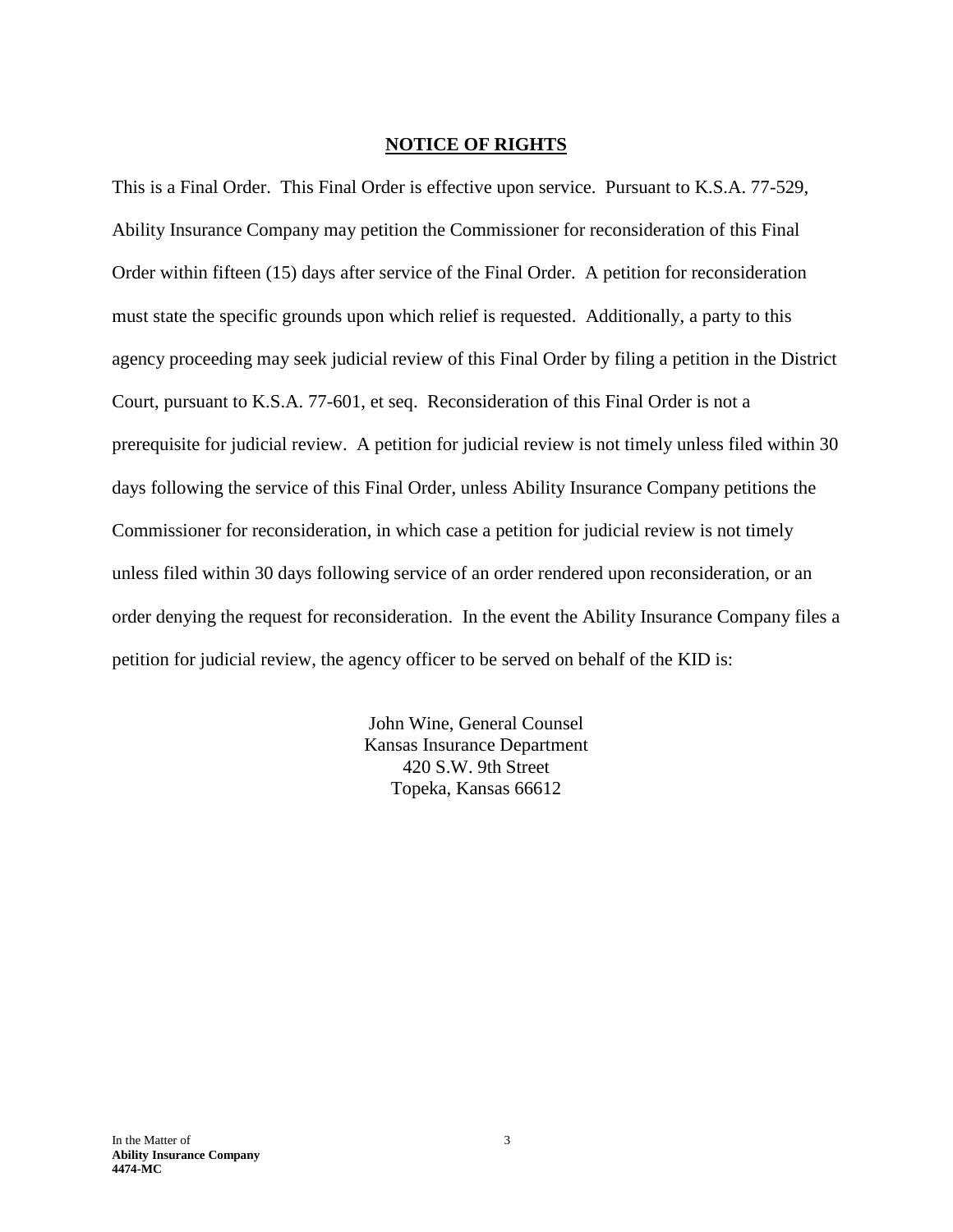## **CERTIFICATE OF SERVICE**

The undersigned hereby certifies that he served the above and foregoing Order and Notice of Rights on this 27th day of February 2013, by causing the same to be deposited in the United States Mail, registered mail with return-receipt requested postage prepaid, addressed to the following:

Donald K. Lawler Vice President & Secretary Ability Insurance Company PO Box 3735 Omaha, NE 68103-0735

Steve Imber Polsinelli & Shughart 6201 College Boulevard, Suite 500 Overland Park, KS 66211

> $\angle$ s/ Jennifer R. Sourk $\angle$ Jennifer R. Sourk Attorney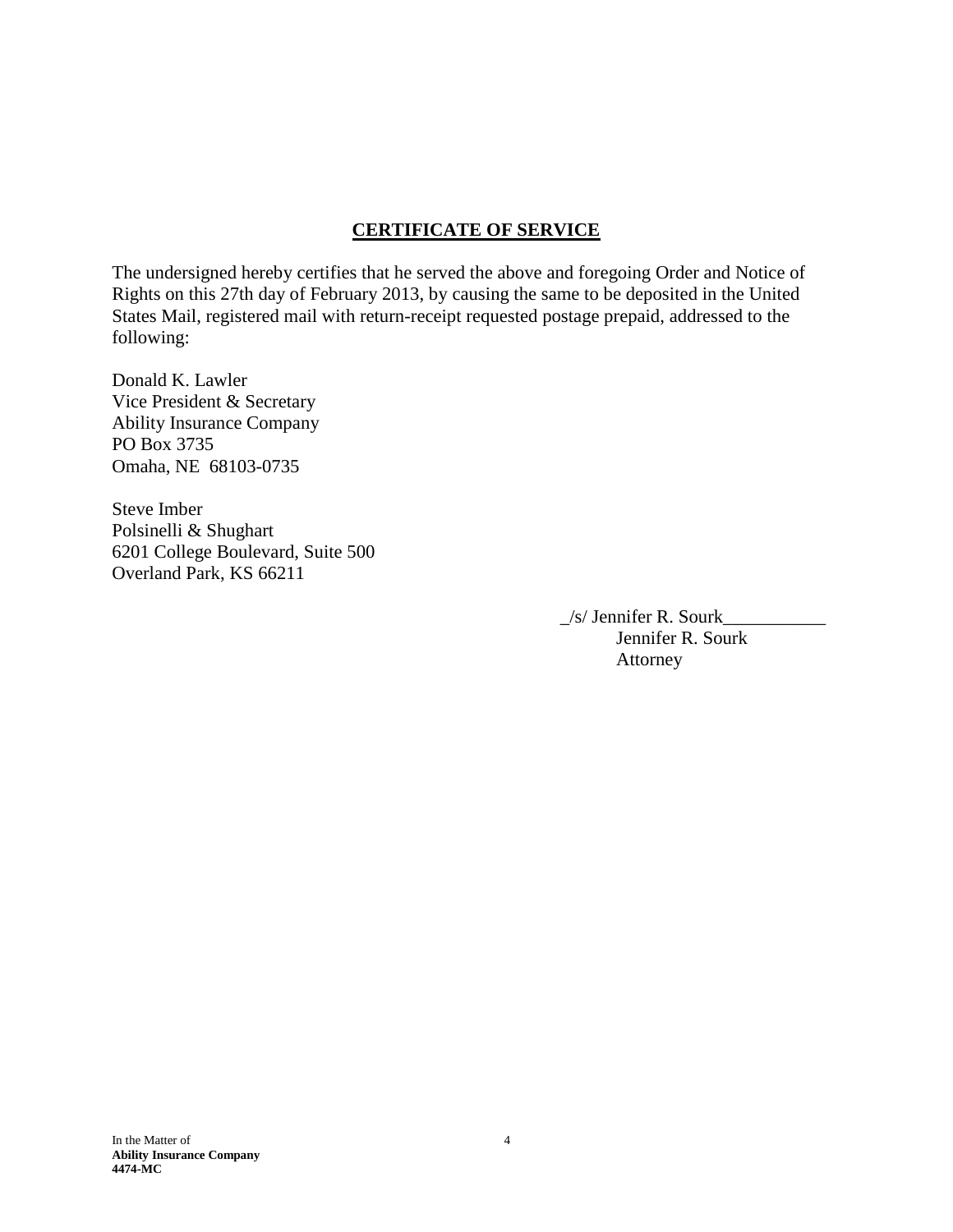# **MARKET CONDUCT EXAMINATION REPORT**

**ABILITY INSURANCE COMPANY**

NAIC # 71471  $222$  South  $15^{th}$  Street, Suite 1202S Omaha, NE 68102

ETS # KS057-M13

As of

December 31, 2011



**KANSAS INSURANCE DEPARTMENT**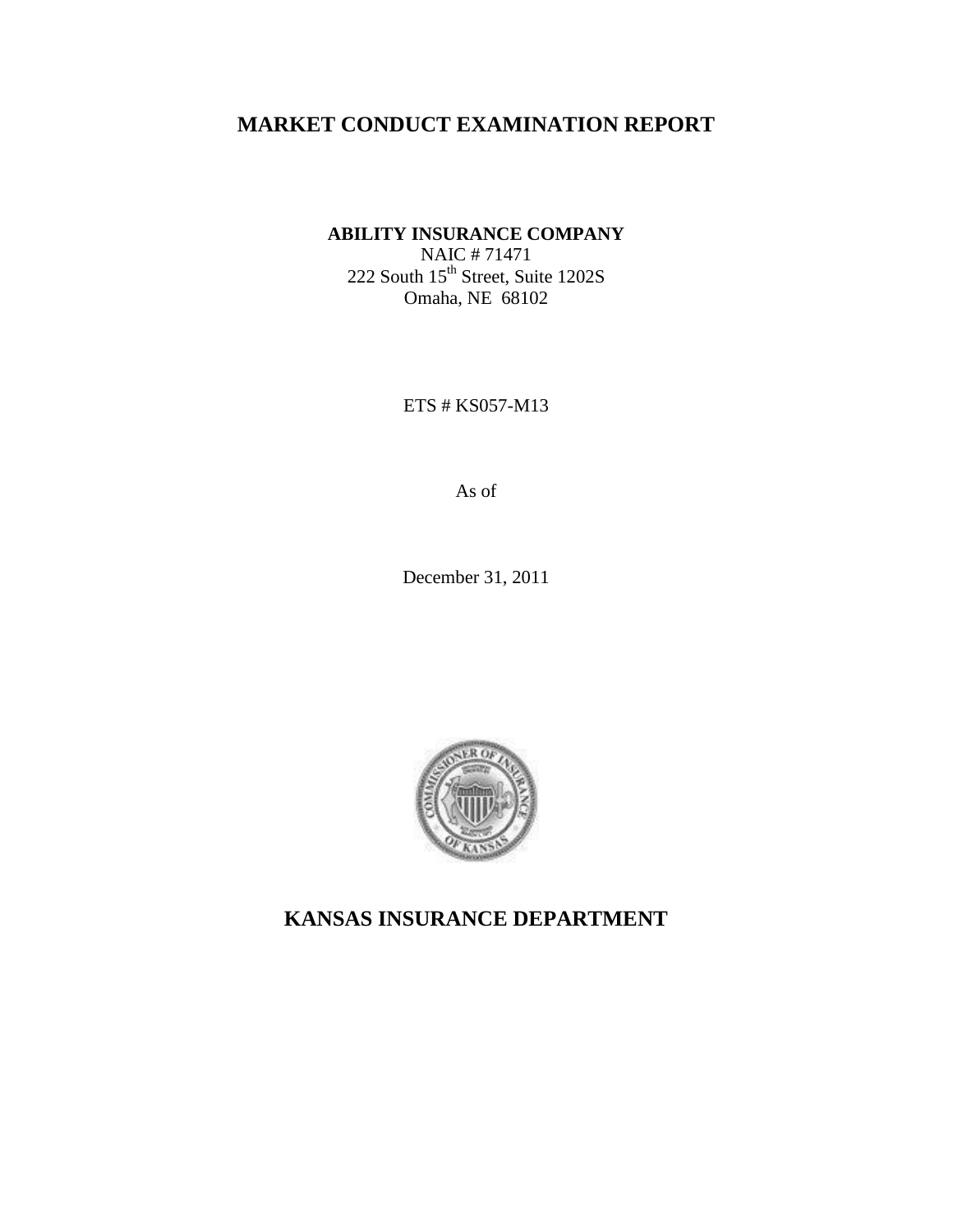# **TABLE OF CONTENTS**

# **SUBJECT**

# PAGE NO.

| <b>Desk Examination</b> |  |
|-------------------------|--|
|                         |  |
|                         |  |
|                         |  |
|                         |  |
|                         |  |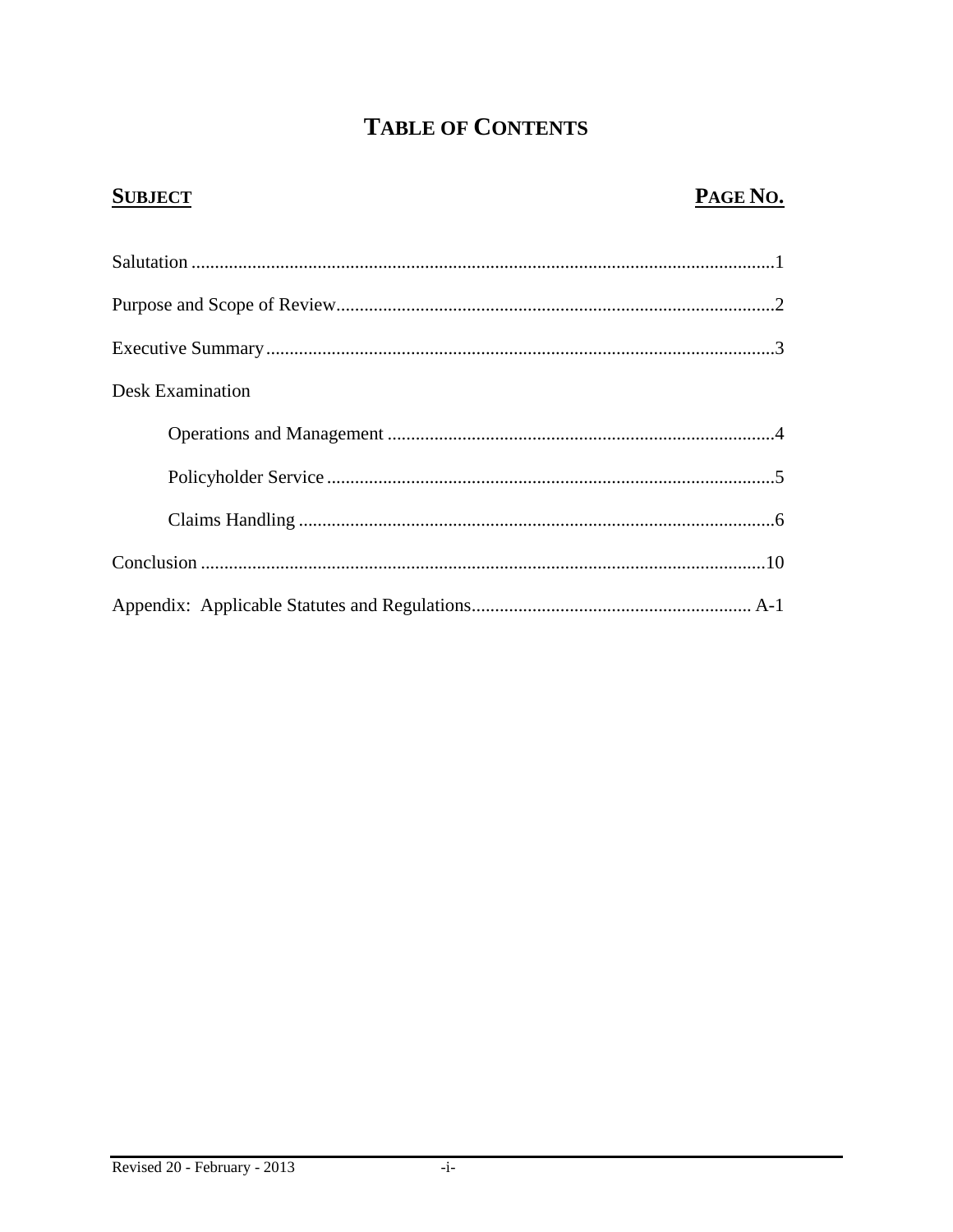The Honorable Sandy Praeger Insurance Commissioner Kansas Insurance Department 420 SW Ninth Street Topeka, KS 66612

Dear Commissioner Praeger:

In accordance with your respective authorization, and pursuant to K.S.A. 40-222, a market conduct examination has been conducted on the business affairs of:

> Ability Insurance Company NAIC # 71471 222 South 15<sup>th</sup> Street, Suite 1202S Omaha, NE 68102

hereafter referred to as "Ability" or the "Company", the following report of such examination is respectfully submitted,

Stacy Rinehart, FLMI, MCM, CIE, AIRC, AIC Market Conduct Manager Examiner-in-Charge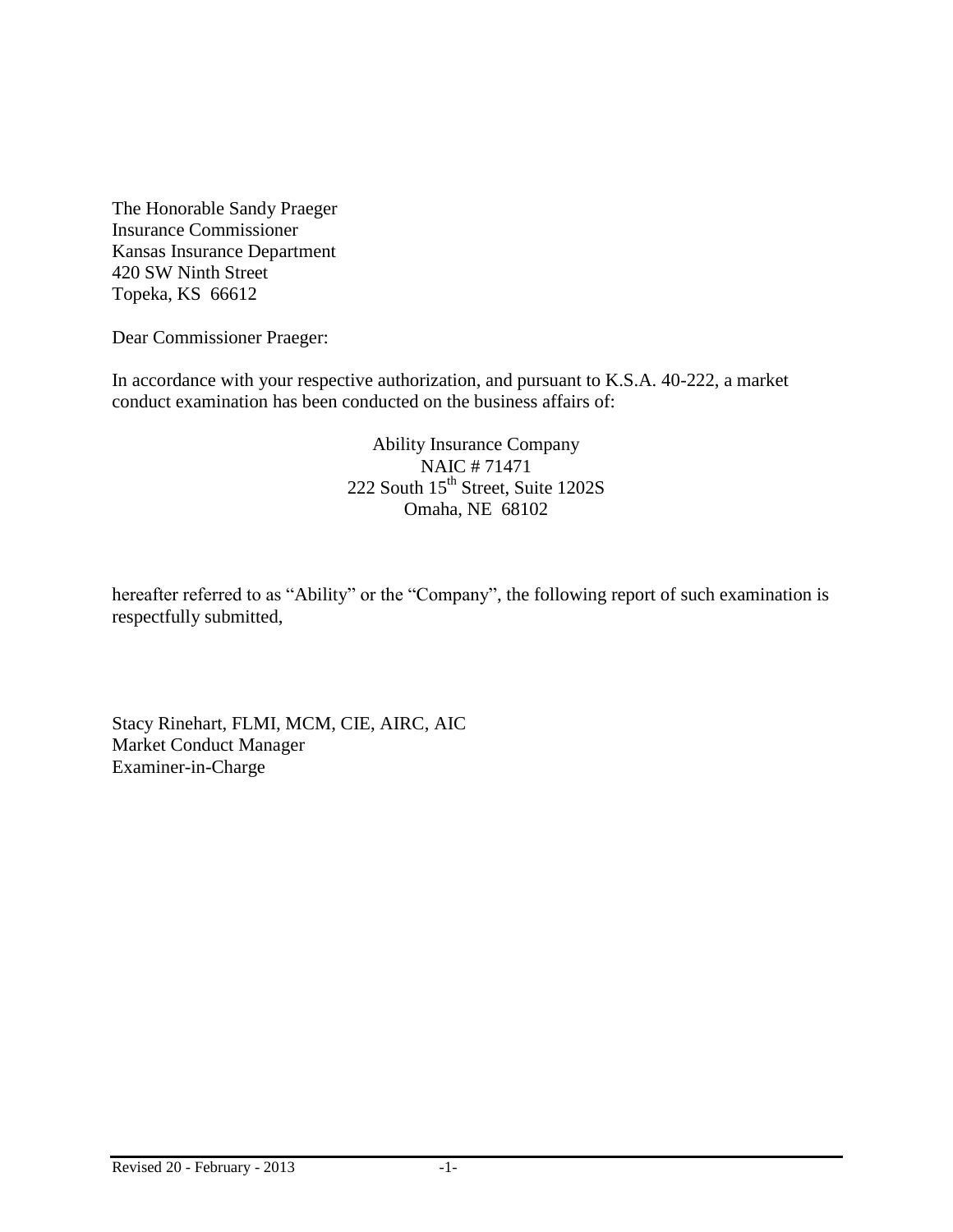# **PURPOSE AND SCOPE OF REVIEW**

A targeted market conduct examination of Ability Insurance Company, also referred to as the "Company", was conducted pursuant to, but not limited to K.S.A. 40-222.

There were concerns regarding the application of the waiver of premium benefits on long-term care policies, thus the Kansas Insurance Department (KID) examiners reviewed the Company's claim handling, general management and organization, and policyholder service issues. The review was performed at KID on electronic files provided by the Company and was conducted according to the guidelines and procedures recommended in the 2012 NAIC Market Regulation Handbook (MRH). The exam team utilized the standards and tests recommended in the Handbook which allows for an error tolerance of 7%. Silence on any NAIC standard or Company practice does not imply KID acceptance or endorsement of such practices. Applicable statutes and regulations cited throughout the report may be found in the Appendix.

The examination included a review of the claim files the company processed during the exam period of January 1, 2009 through December 31, 2011. Interrogatories were submitted to the Company prior to the file review segment of the examination, and written responses were provided. The examination included, but was not limited to, company operations and management, history and profile, prior market conduct examination reports, fines and penalties, Certificate of Authority, internal audit procedures, claim processing, and policyholder service.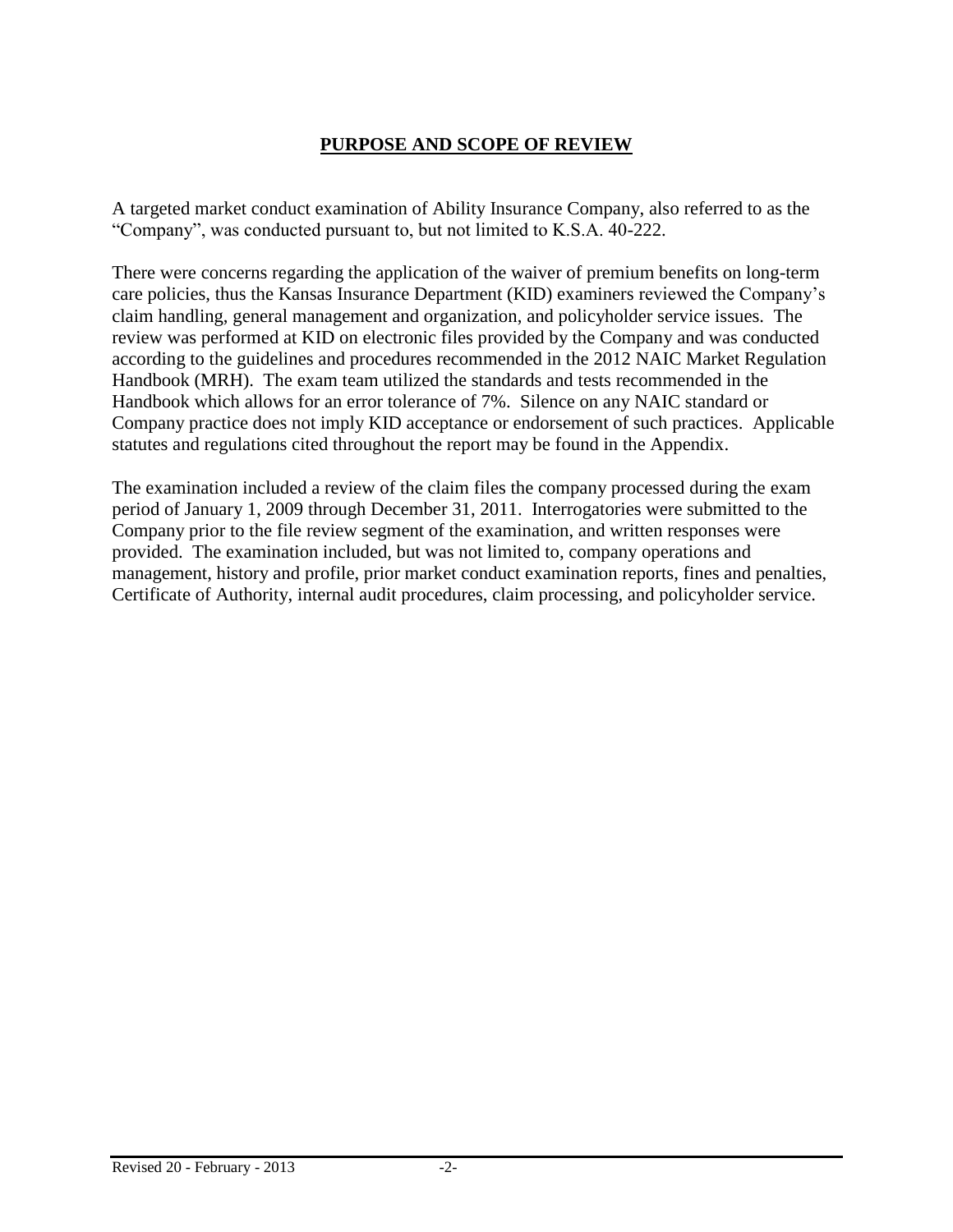# **EXECUTIVE SUMMARY**

A targeted market conduct examination of Ability Insurance Company, also referred to as the "Company", was conducted pursuant to, but not limited to K.S.A. 40-222. The examination period was from January 1, 2009 through December 31, 2011. The exam focused on long-term care business, with a review of claims handling, operations and management, and policyholder service to be the main areas of focus.

While some violations were found, the Company did not fail any of the Standards tested. There were several delays in conducting the examination due to all of the Company responses going through outside legal counsel prior to being sent to the examiners. Regardless of the error ratios, the exam team has made several recommendations based on the issues revealed during the examination.

## **Recommendations**

## **OPERATIONS AND MANAGEMENT**

1. When receiving communications from the Kansas Insurance Department (KID), timely responses from the Company are expected. If additional time is needed, the Company shall contact KID (prior to the deadline) to request an extension.

## **POLICYHOLDER SERVICE**

- 1. The Company shall ensure Waiver of Premium benefits are administered properly.
- 2. The Company shall ensure unearned premiums are refunded promptly upon cancellation of policies.

## **CLAIM HANDLING**

- 1. The Company shall ensure interest is paid on claims when required.
- 2. The Company shall ensure all relevant communications from a claimant requesting a response are addressed promptly.
- 3. The Company shall ensure all claim documents are date-stamped upon arrival at the company (unless otherwise indicated by fax date/time stamp).
- 4. The Company shall investigate each claim that is submitted and either pay or deny clean claims in writing within 30 days.

[Note: The Company has indicated they will begin date-stamping communications in addition to electronically imaging them. Also, at the request of the Company's state of domicile, the Company had changed their procedures in how they are administering the Waiver of Premium benefits in the middle of the exam period (to the insured's benefit). The Company has also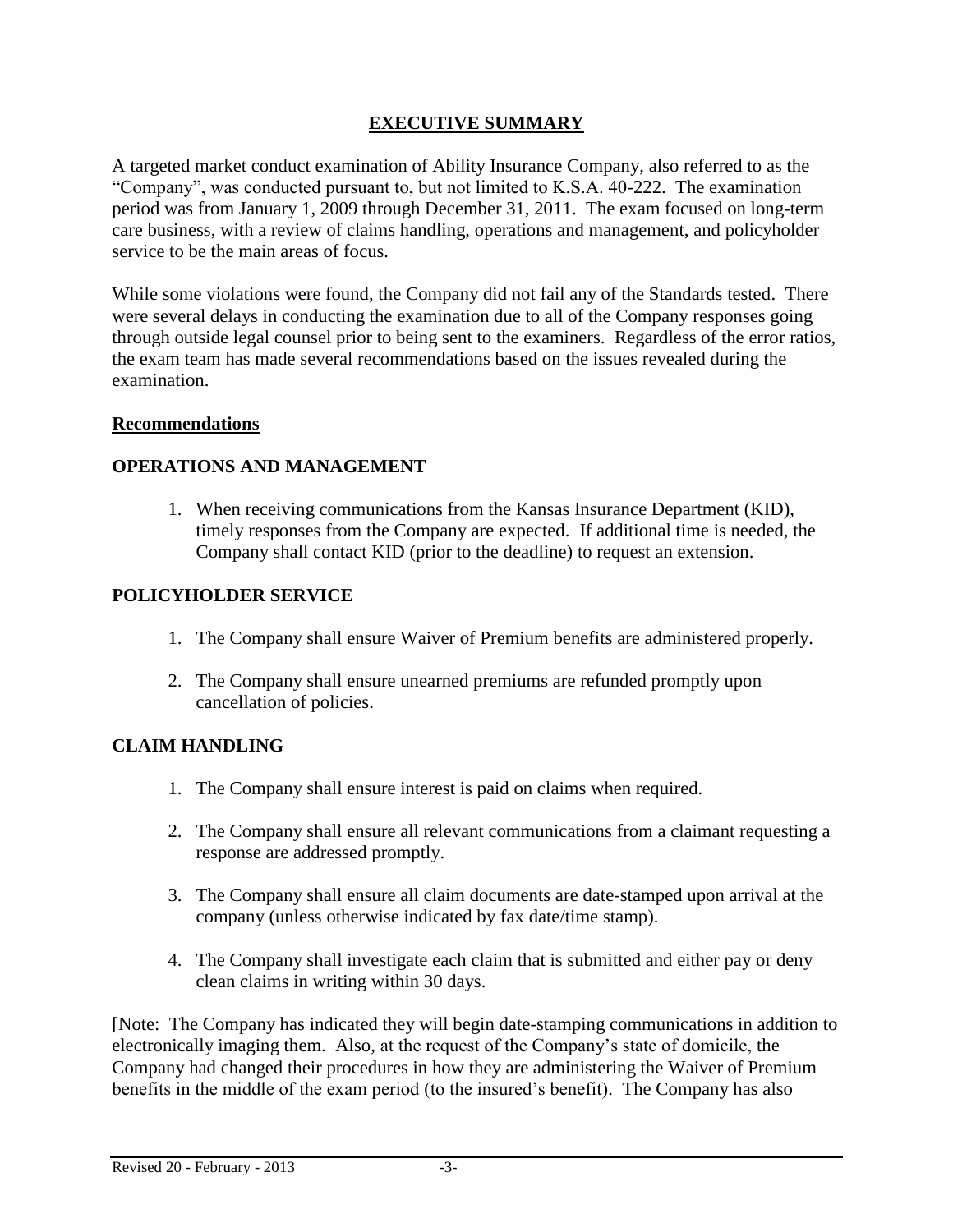indicated they have discontinued their practice of encouraging claimants to withdraw claims, as was noted in a previous market conduct examination. In addition, the Company does not allow claims to be withdrawn for any reason.]

# **DESK EXAMINATION**

# **OPERATIONS AND MANAGEMENT**

# **I. History and Profile**

[Based on Company response to interrogatories:]

Ability Insurance Co. (formerly known as Medico Life Insurance Company (MLIC) until March 2009) and Ability Resources, Inc. (Ability Re) are wholly-owned subsidiaries of Ability Resources Holdings, Inc. (effective January 1, 2011). The ultimate parent is Ability Reinsurance Holdings Ltd (Ability Re Holdco). Ability Reinsurance (Bermuda) Ltd is a Bermuda registered company that reinsures a portion of Medico's risk. Ability Re is a Delaware company acting as a TPA.

The former MLIC was the first operating company acquired by Ability Re. MLIC had previously written accident and health coverage in 43 states and the District of Columbia. For many years, the company's core product line was individual senior life insurance, with emphasis on the sale of final expense policies sold in conjunction with the organization's long-term care and Medicare supplement business. In addition to its core products, the company also issued modest numbers of cancer, hospital indemnity, disability income, and accidental death and dismemberment policies. MLIC stopped writing new business in September 2007. Prior to the purchase of the former MLIC by Ability Re, Medico and MLIC recaptured the majority of their Long Term Care policies from various Reinsurers. After the recapture, Medico ceded its block of Long Term Care insurance to the MLIC, and MLIC ceded all of its non Long-Term Care insurance to Medico. As a result, MLIC retained only Long Term Care risk, while Medico retains no Long Term Care risk. Following the transactions described above, Ability Re US purchased the stock of MLIC. Ability Re intends to initially focus on buying closed blocks of long-term care policies.

## **II. Prior Market Conduct Examination Reports**

The KID examination team requested all market conduct exams completed within the last three years. There was a market conduct examination by Nebraska still pending when requested, and no other exams were finalized during the period.

## **III.Fines and/or Penalties**

The KID examination team reviewed the actions from other states regarding fines and penalties for the last five years and found nothing that warranted additional inspection beyond the scope of this targeted examination.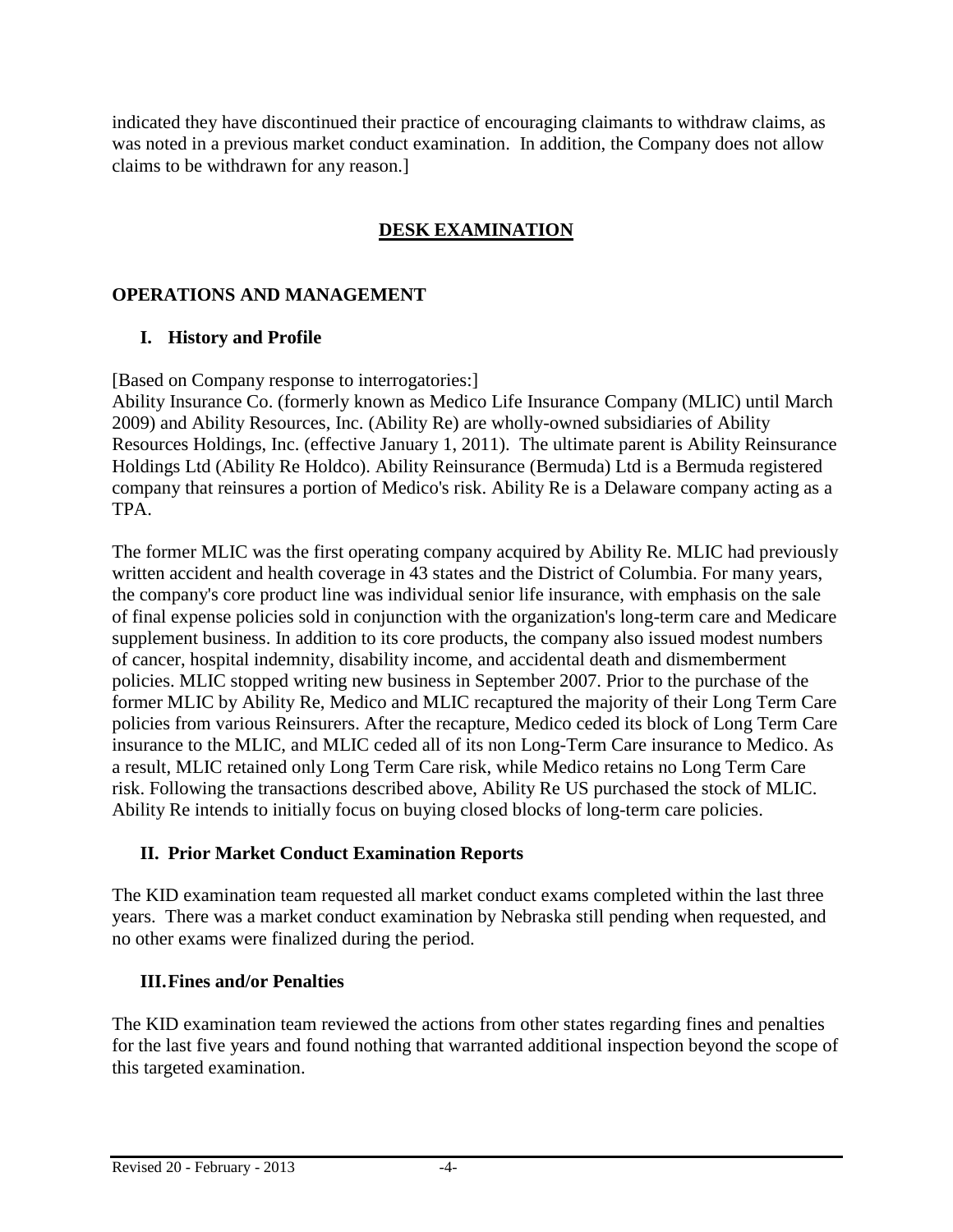#### **Tests for Company Operations and Management**

#### **Standard 1**

The regulated entity has an up-to-date, valid internal or external audit program.

The Company provided a document outlining their Internal Audit process related to claims as well as reports created during the exam period. There are no items of concern.

#### Recommendation: None

#### **Standard 7**

Records are adequate, accessible, consistent and orderly and comply with state record retention requirements.

The Company maintained adequate records as required and provided items to the exam team as requested with a few exceptions.

Recommendation: None

#### **Standard 8**

The regulated entity is licensed for the lines of business that are being written.

The Kansas Certificate of Authority was reviewed and was found to be in compliance with Kansas law.

Recommendation: None

#### **Standard 9**

The regulated entity cooperates on a timely basis with examiners performing the examinations.

There were delays by the Company in responding to our office regarding inquiries, violations, and other communications.

Recommendation: When receiving communications from the Kansas Insurance Department (KID), timely responses from the Company are expected. If additional time is needed, the Company shall contact KID (prior to the deadline) to request an extension.

#### **POLICYHOLDER SERVICE**

#### **Standard 5**

Policy transactions are processed accurately and completely.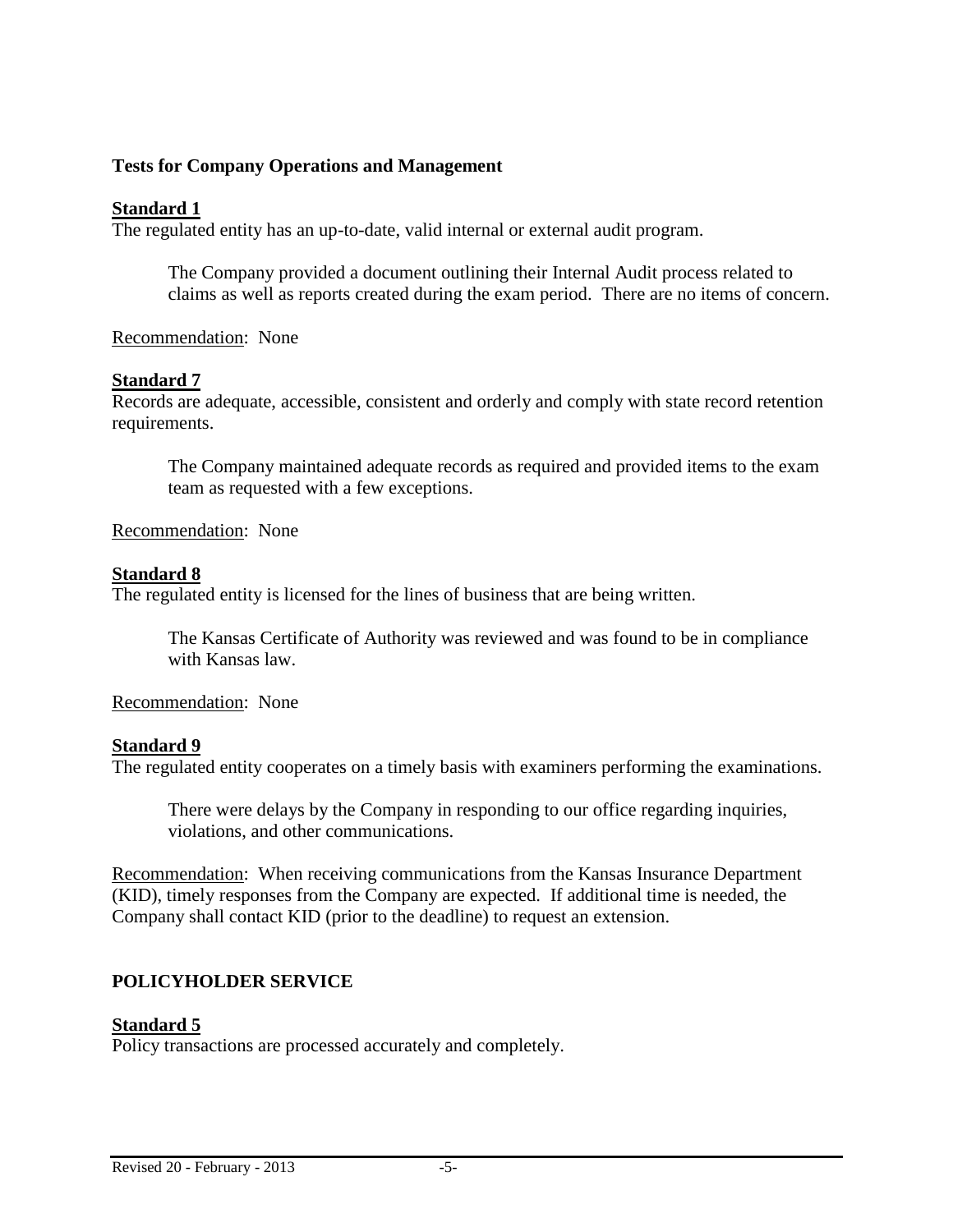During the review of the claim files, it was noted that there were four policies in which the claim benefits had been paid that would have made the policy eligible for future Waiver of Premium (WOP) benefits, but the Company did not inform the policyholder that this benefit was taking effect. This is a violation of K.A.R. 40-1-34, Section 5(a). Two files contained policies in which the claims payments made the policies eligible for WOP, but the company did not implement the waiver, charging premiums unfairly, which is a violation of K.S.A.  $40-2404(7)(b)$ .

Recommendation: The Company shall ensure Waiver of Premium benefits are administered properly.

## **Standard 7**

Unearned premiums are correctly calculated and returned to the appropriate party in a timely manner and in accordance with applicable statutes, rules and regulations.

One file was found when reviewing our claim sample in which the policy was terminated due to the insured being deceased, but the company had failed to refund unearned premium until the issue was brought to the Company's attention during this examination. The exam team had the Company provide a listing of all policies cancelled during the exam period, and one additional policy was identified that the Company had failed to provide premium refund upon cancellation. Per K.S.A. 40-2203(A)(13), the insurer should promptly return unearned premium upon cancellation, which the Company failed to do.

Recommendation: The Company shall ensure unearned premiums are refunded promptly upon cancellation of policies.

## **CLAIM HANDLING**

The examiners reviewed the Company's claims procedures in addition to a review of actual claim files. The file review consisted of 76 claims processed during the exam period. The "Number of Errors" included in the samples below are defined as the total number of claims in the sample which contained errors.

#### **General Claim Standards**

#### **Standard 1**

The initial contact by the regulated entity with the claimant is within the required time frame.

| <b>Sample Type</b> | <b>Sample Size</b> | <b>Number of Errors</b> | <b>Percent Compliance</b> |
|--------------------|--------------------|-------------------------|---------------------------|
| Claims             |                    |                         | 100%                      |

Result: Pass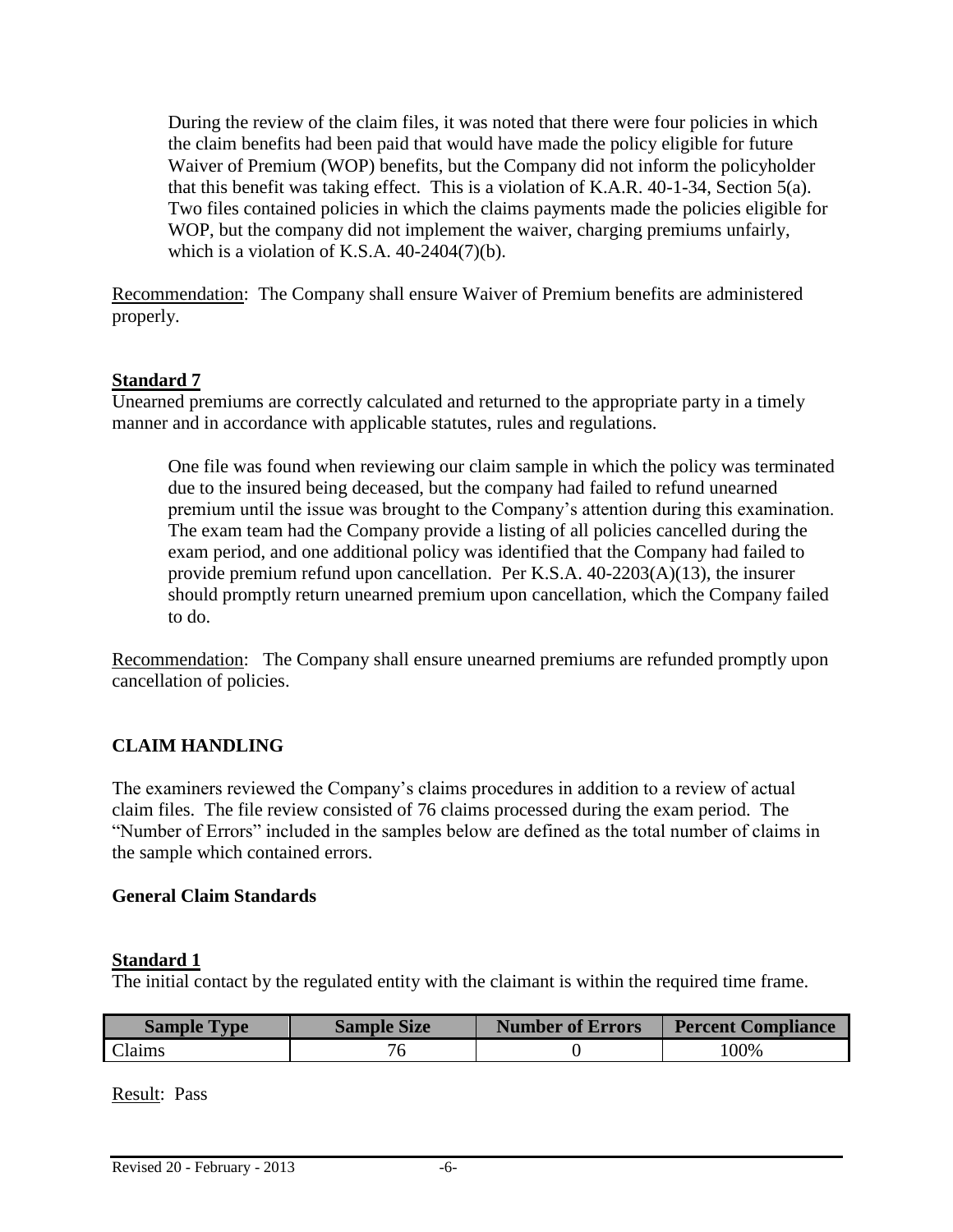#### Recommendation: None

#### **Standard 2**

Timely investigations are conducted.

| <b>Sample Type</b> | <b>Sample Size</b> | <b>Number of Errors</b> | <b>Percent Compliance</b> |
|--------------------|--------------------|-------------------------|---------------------------|
| <b>Claims</b>      |                    |                         | 100%                      |

Result: Pass

Recommendation: None

#### **Standard 3**

Claims are resolved in a timely manner.

| <b>Sample Type</b> | <b>Sample Size</b> | <b>Number of Errors</b> | <b>Percent Compliance</b> |
|--------------------|--------------------|-------------------------|---------------------------|
| Claims             |                    |                         | 99%                       |

There was one claim reviewed in which the claim was paid beyond thirty days after receiving all pertinent information required to pay the claim, and applicable interest was not paid. This is a violation of K.S.A. 40-2228h(a) and K.S.A. 40-2228h(b).

Result: Pass

Recommendation: The Company shall ensure interest is paid on claims when required.

#### **Standard 4**

The regulated entity responds to claim correspondence in a timely manner.

| <b>Sample Type</b> | <b>Sample Size</b> | <b>Number of Errors</b> | <b>Percent Compliance</b> |
|--------------------|--------------------|-------------------------|---------------------------|
| Claims             |                    |                         | 99%                       |

On one claim file, the company received a survey response from a claimant that had concerns over her policy coverage, and had indicated "please respond quickly." The company failed to provide a response, which is a violation of K.S.A. 40-1-34, Section 6(c).

#### Result: Pass

Recommendation: The Company shall ensure all relevant communications from a claimant requesting a response are addressed promptly.

#### **Standard 5**

Claim files are adequately documented.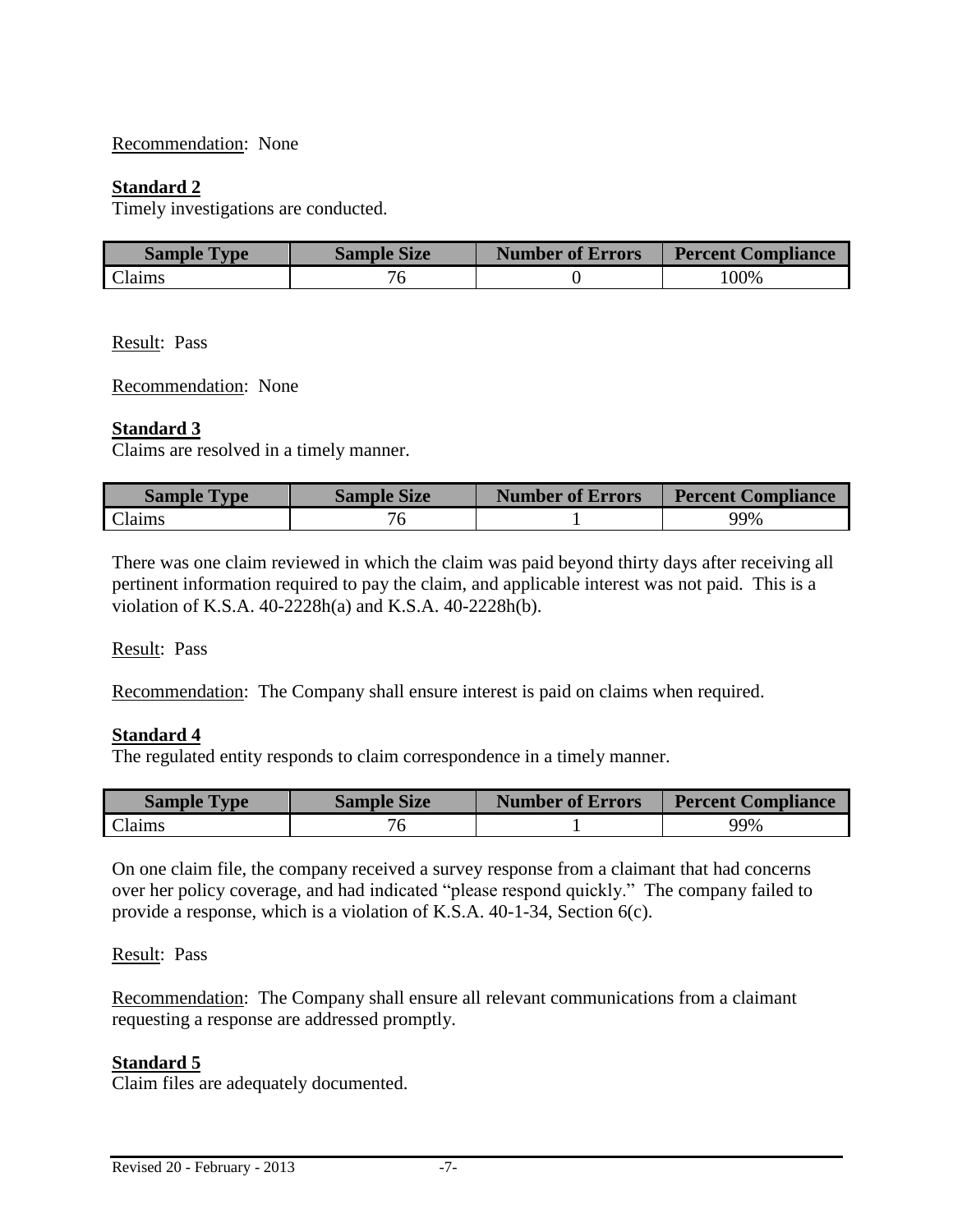| <b>Sample Type</b> | <b>Sample Size</b> | <b>Number of Errors</b> | <b>Percent Compliance</b> |
|--------------------|--------------------|-------------------------|---------------------------|
| <b>Claims</b>      |                    |                         | 96%                       |

Three claim files could not be adequately be reconstructed as they contained documents that were not date-stamped and did not indicate otherwise when the company actually received them. This is a violation of K.A.R. 40-1-34, Section 4.

#### Result: Pass

Recommendation: The Company shall ensure all claim documents are date-stamped upon arrival at the company (unless otherwise indicated by fax date/time stamp).

## **Standard 6**

Claims are properly handled in accordance with policy provisions and applicable statutes (including HIPAA), rules and regulations.

| <b>Sample Type</b> | <b>Sample Size</b> | <b>Number of Errors</b> | <b>Percent Compliance</b> |
|--------------------|--------------------|-------------------------|---------------------------|
| <b>Claims</b>      |                    |                         | 100%                      |

Result: Pass

Recommendation: None

## **Standard 9**

Denied and closed without payment claims are handled in accordance with policy provisions and state law.

| <b>Sample Type</b> | <b>Sample Size</b> | <b>Number of Errors</b> | <b>Percent Compliance</b> |
|--------------------|--------------------|-------------------------|---------------------------|
| laims:             |                    |                         | 96%                       |

There were two claim files in which the Company suggested to the insured or their representative upon the filing of a claim that the claim may not qualify and suggested they withdraw the claim. The Company failed to fully investigate eligibility and did not deny the claims in writing. This is a violation of K.S.A. 40-2404(9)(a) and K.S.A. 40-2404(9)(d) for misrepresenting policy provisions related to coverages as well as refusing to pay claims without conducting a reasonable investigation. In addition, these are in violation of K.S.A. 40-2228h(a) for neither paying, denying, or otherwise indicating what additional information was needed within 30 days of receiving the claims.

One claim file reviewed the Company indicated on the intake call that the insured did not meet benefit qualifiers, but later agreed to keep the file open for further documentation. The claim acknowledgement letter indicated that the Company would be obtaining some medical information, but failed to do so, and is in violation of K.A.R. 40-1-34, Section 7 for not conducting an investigation. Information was received by the insured's daughter, but the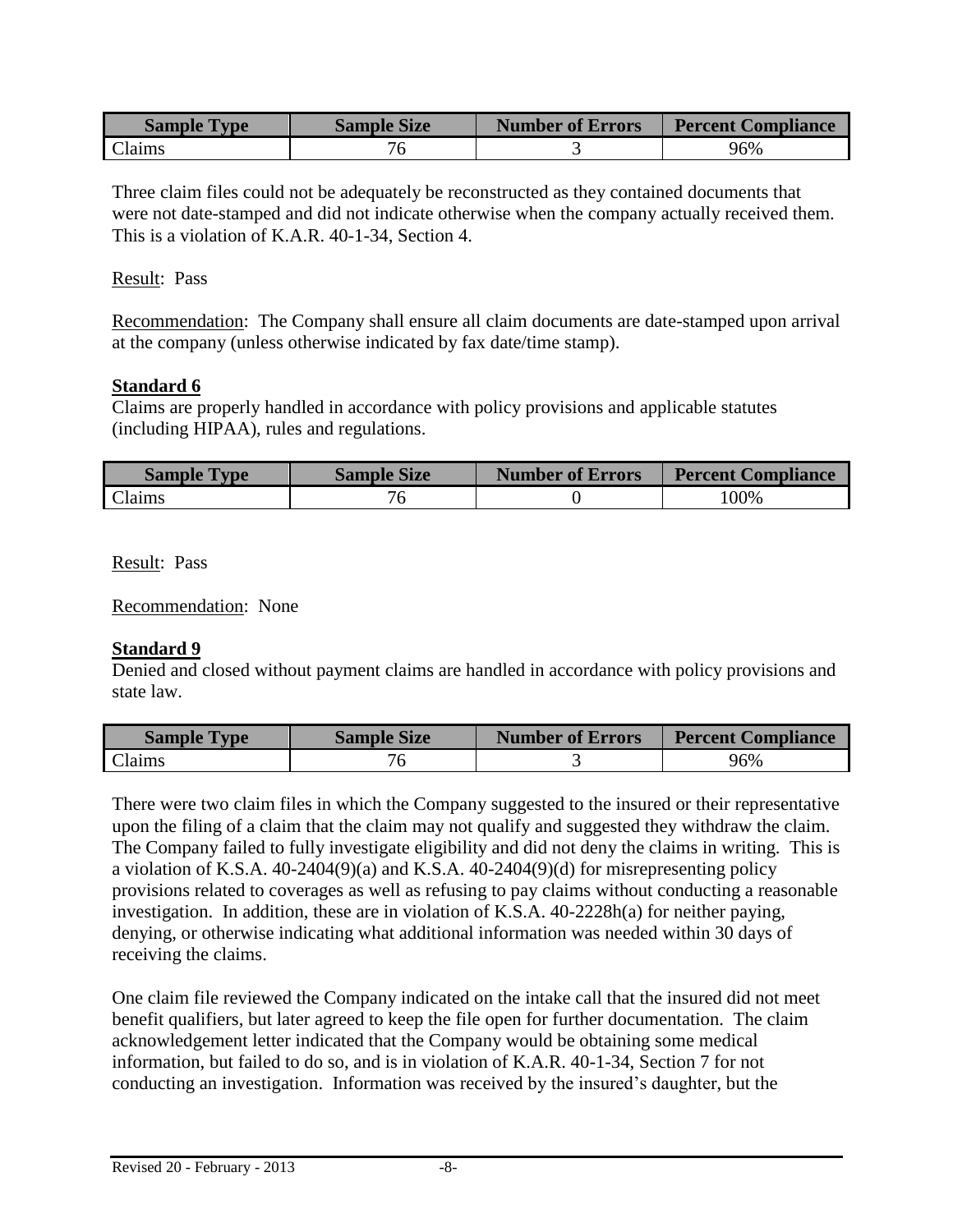Company failed to send written denial notice within 30 days of receiving the additional information, which is a violation of K.S.A. 40-2228h(d).

Result: Pass

Recommendation: The Company shall investigate each claim that is submitted and either pay or deny clean claims in writing within 30 days.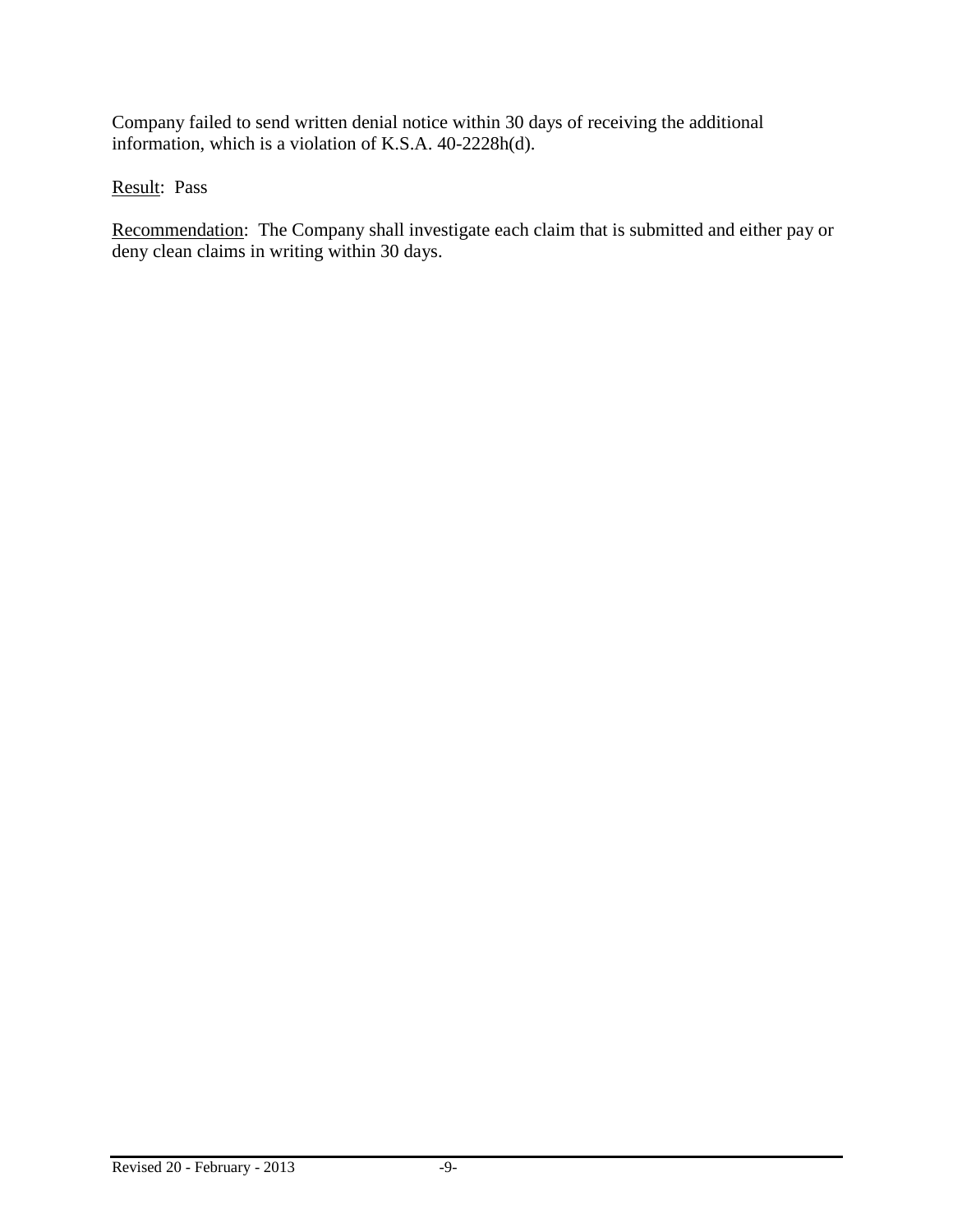## **CONCLUSION**

The following examiners from the Office of the Commissioner of Insurance in the State of Kansas participated in the review:

Market Conduct Division

Stacy Rinehart LeAnn Crow Tate Flott

Market Conduct Manager Market Conduct Examiner Market Conduct Examiner

Claudia Perney Market Conduct Examiner

Respectfully submitted,<br>Stack for the state

Stacy Rinehart, FLMI, MCM, CIE, AIRC, ACS Market Conduct Manager Examiner-In-Charge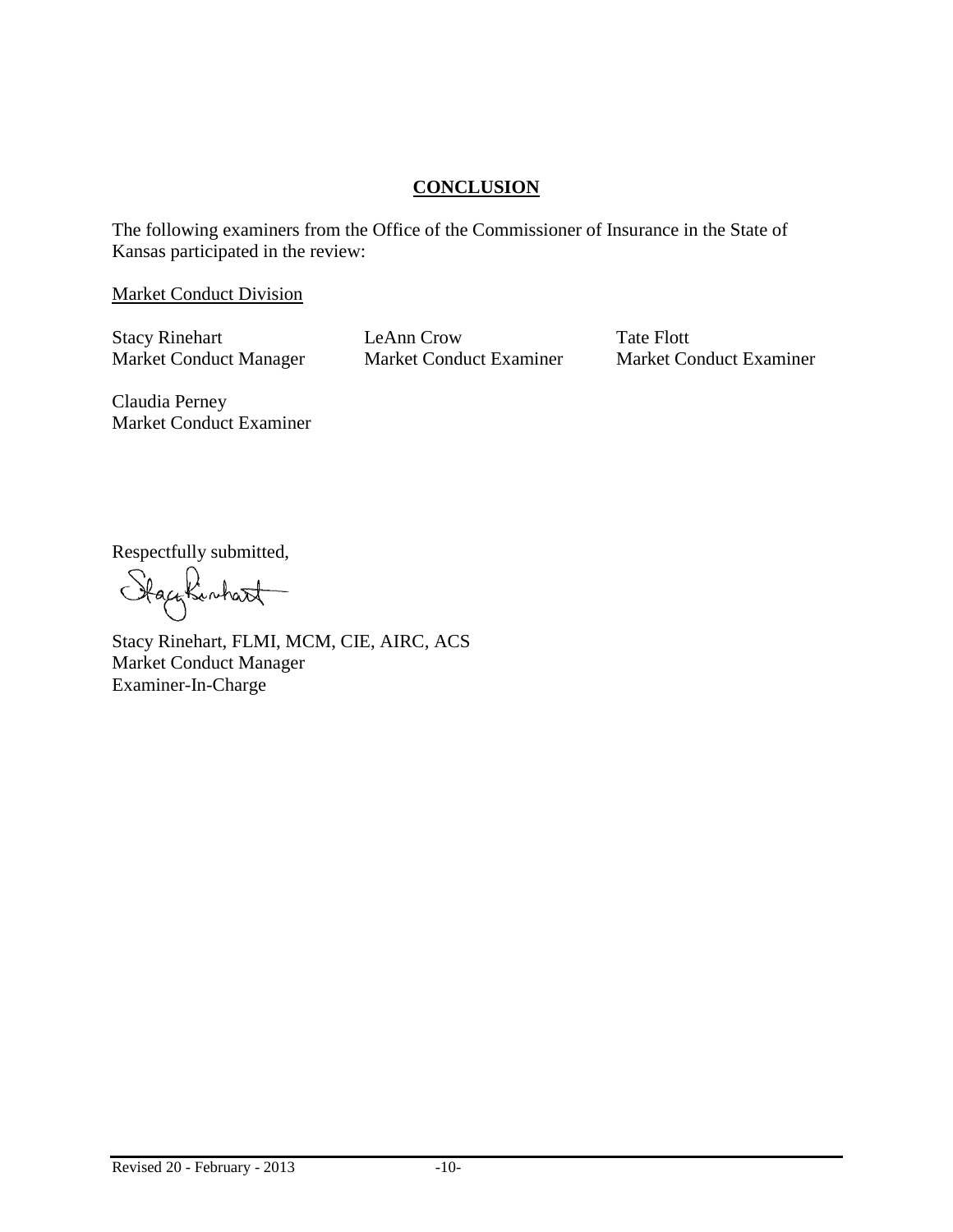## **APPENDIX**

## **Related Kansas Insurance Statutes and Administrative Regulations**

## **K.S.A. 40-222. Examinations**

(a) Whenever the commissioner of insurance deems it necessary but at least once every five years, the commissioner may make, or direct to be made, a financial examination of any insurance company in the process of organization, or applying for admission or doing business in this state. In addition, at the commissioner's discretion the commissioner may make, or direct to be made, a market regulation examination of any insurance company doing business in this state.

…

(c) For the purpose of such examination, the commissioner of insurance or the persons appointed by the commissioner, for the purpose of making such examination shall have free access to the books and papers of any such company that relate to its business and to the books and papers kept by any of its agents and may examine under oath, which the commissioner or the persons appointed by the commissioner are empowered to administer, the directors, officers, agents or employees of any such company in relation to its affairs, transactions and condition.

…

(g) The refusal of any company, by its officers, directors, employees or agents, to submit to examination or to comply with any reasonable written request of the examiners shall be grounds for suspension or refusal of, or nonrenewal of any license or authority held by the company to engage in an insurance or other business subject to the commissioner's jurisdiction. Any such proceedings for suspension, revocation or refusal of any license or authority shall be conducted in accordance with the provisions of the Kansas administrative procedures act.

…

**40-2203. Uniform policy provisions; rules and regulations for filing or submission of policies.** (A) *Required provisions.* Except as provided in paragraph (C) of this section every such policy delivered or issued for delivery to any person in this state shall contain the provisions specified in this subsection in the words in which the same appear in this section, but the insurer, at its option, may substitute for one or more of such provisions corresponding provisions of different wording approved by the commissioner of insurance which are in each instance not less favorable in any respect to the insured or the beneficiary. Such provisions shall be preceded individually by the caption appearing in this subsection or at the option of the insurer, by such appropriate individual or group captions or subcaptions as the commissioner of insurance may approve.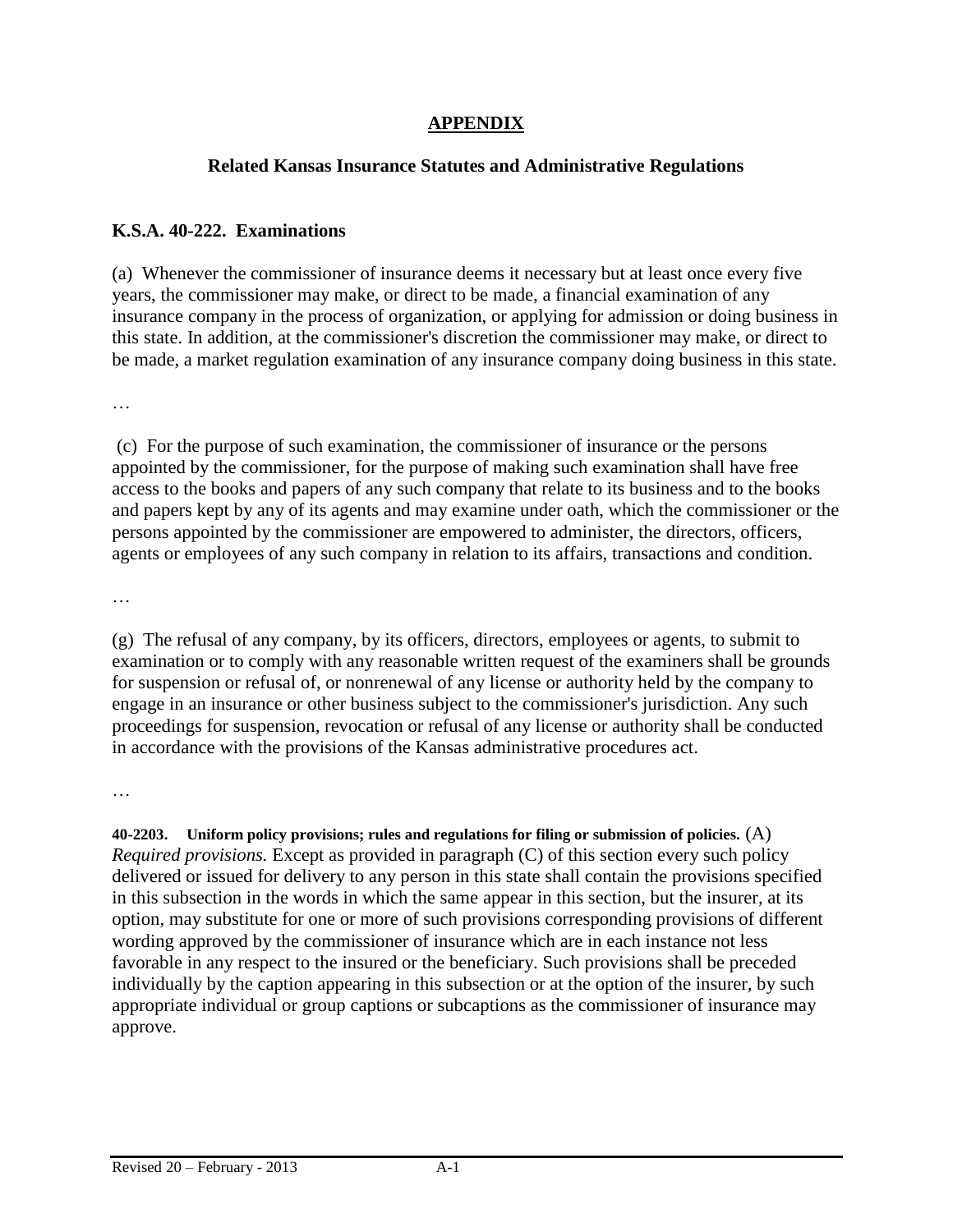(13) A provision as follows: *"Cancellation by insured:* The insured may cancel this policy at any time by written notice delivered or mailed to the insurer, effective upon receipt of such notice or on such later date as may be specified in such notice. In the event of cancellation or death of the insured, the insurer will promptly return the unearned portion of any premium paid. The earned premium shall be computed by the use of the short-rate table last filed with the state official having supervision of insurance in the state where the insured resided when the policy was issued. Cancellation shall be without prejudice to any claim originating prior to the effective date of cancellation." When approved by the commissioner, the "cancellation" provision appearing in subsection (B)(8) may be substituted for the above.

…

…

## **K.S.A. 40-2228h**

## **Same; claims; procedures; rules and regulations**

(a) Within 30 days after receipt of any claim, and amendments thereto, any insurer issuing a policy of long-term care insurance shall pay a clean claim for reimbursement in accordance with this section or send a written or electronic notice acknowledging receipt of and the status of the claim. Such notice shall include the date such claim was received by the insurer and state that:

(1) The insurer refuses to reimburse all or part of the claim and specify each reason for denial; or

(2) additional information is necessary to determine if all or any part of the claim will be reimbursed and what specific additional information is necessary.

(b) If any insurer issuing a policy of long-term care insurance fails to comply with subsection (a), such insurer shall pay interest at the rate of 1% per month on the amount of the claim that remains unpaid 30 days after the receipt of the claim. The interest paid pursuant to this subsection shall be included in any late reimbursement without requiring the person who filed the original claim to make any additional claim for such interest.

…

(d) Within 30 days after receipt of all the requested additional information, an insurer issuing a policy of long-term care insurance shall pay a clean claim in accordance with this section or send a written or electronic notice that states: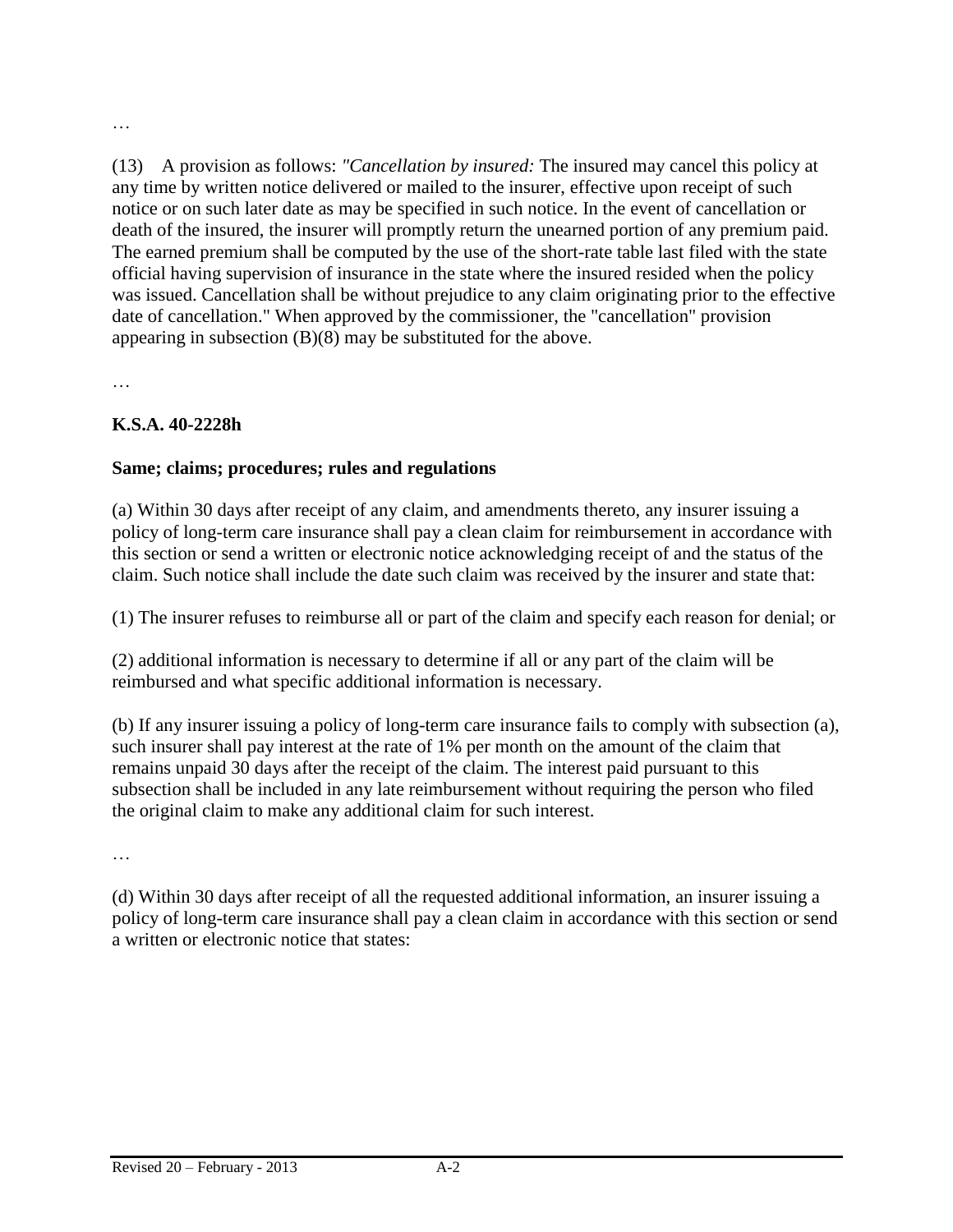#### **K.S.A. 40-2404. Unfair methods of competition and unfair or deceptive acts or practices**

…

(7) Unfair discrimination.

…

(b) Making or permitting any unfair discrimination between individuals of the same class and of essentially the same hazard in the amount of premium, policy fees or rates charged for any policy or contract of accident or health insurance or in the benefits payable thereunder, or in any of the terms or conditions of such contract, or in any other manner whatever.

…

(9) Unfair claim settlement practices. It is an unfair claim settlement practice if any of the following or any rules and regulations pertaining thereto are: (A) Committed flagrantly and in conscious disregard of such provisions, or (B) committed with such frequency as to indicate a general business practice.

(a) Misrepresenting pertinent facts or insurance policy provisions relating to coverages at issue;

…

(d) refusing to pay claims without conducting a reasonable investigation based upon all available information;

#### **K.A.R. 40-1-34. Unfair Claims Practices Act**

#### **Section 4. File and Record Documentation**

The insurer's claim files shall be subject to examination by the (Commissioner) or by his duly appointed designees. Such files shall contain all notes and work papers pertaining to the claim in such detail that pertinent events and the dates of such events can be reconstructed.

#### **Section 5. Misrepresentation of Policy Provisions**

(a) No insurer shall fail to fully disclose to first party claimants all pertinent benefits, coverages or other provisions of an insurance policy or insurance contract under which a claim is presented.

#### **Section 6. Failure to Acknowledge Pertinent Communications**

…